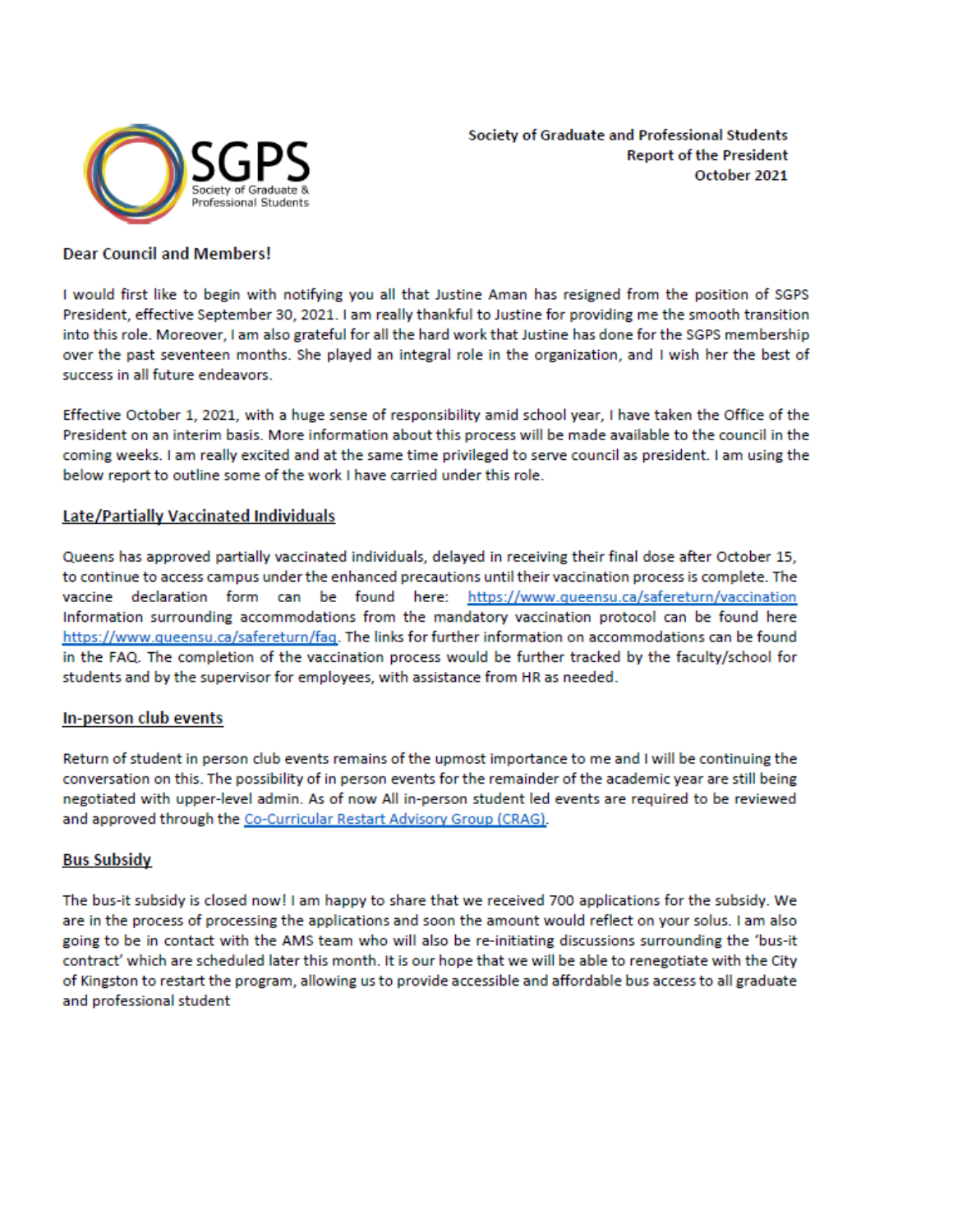## In Person Thesis Defence Examinations

The SGS has establish a cross campus protocol for in person thesis defense. Please visit the School of Graduate Studies site to review the SGS Memo dated October 7th, 2021 regarding in-person on-campus thesis defence examinations. The site also has guidance on remote thesis examinations.

## **Homecoming**

I would also like inform the council that "Homecoming" parties expected to occur the weekends of October 15 and October 22 which may involve mass gathering in the University district. Campus Security will be fully staffed and the Kingston Police and OPP will be present along. Concerns are necessarily focused on Queen's students but more around the large numbers of individuals who come from schools and communities outside of Kingston just to party for Homecoming.

As president I sit on number of communities and working groups consisting of covid and non-covid agendas. I am not providing their description here but if you would like more information, please reach out to me and I would be happy to share the further information. Also, if you have any concerns/issues you would like me to discuss at upper-level admin, please don't hesitate to reach out to me.

I am always open to any comments, questions, or suggestions. Please feel free to contact me at president@sgps.ca

**Best Rohit Shukla**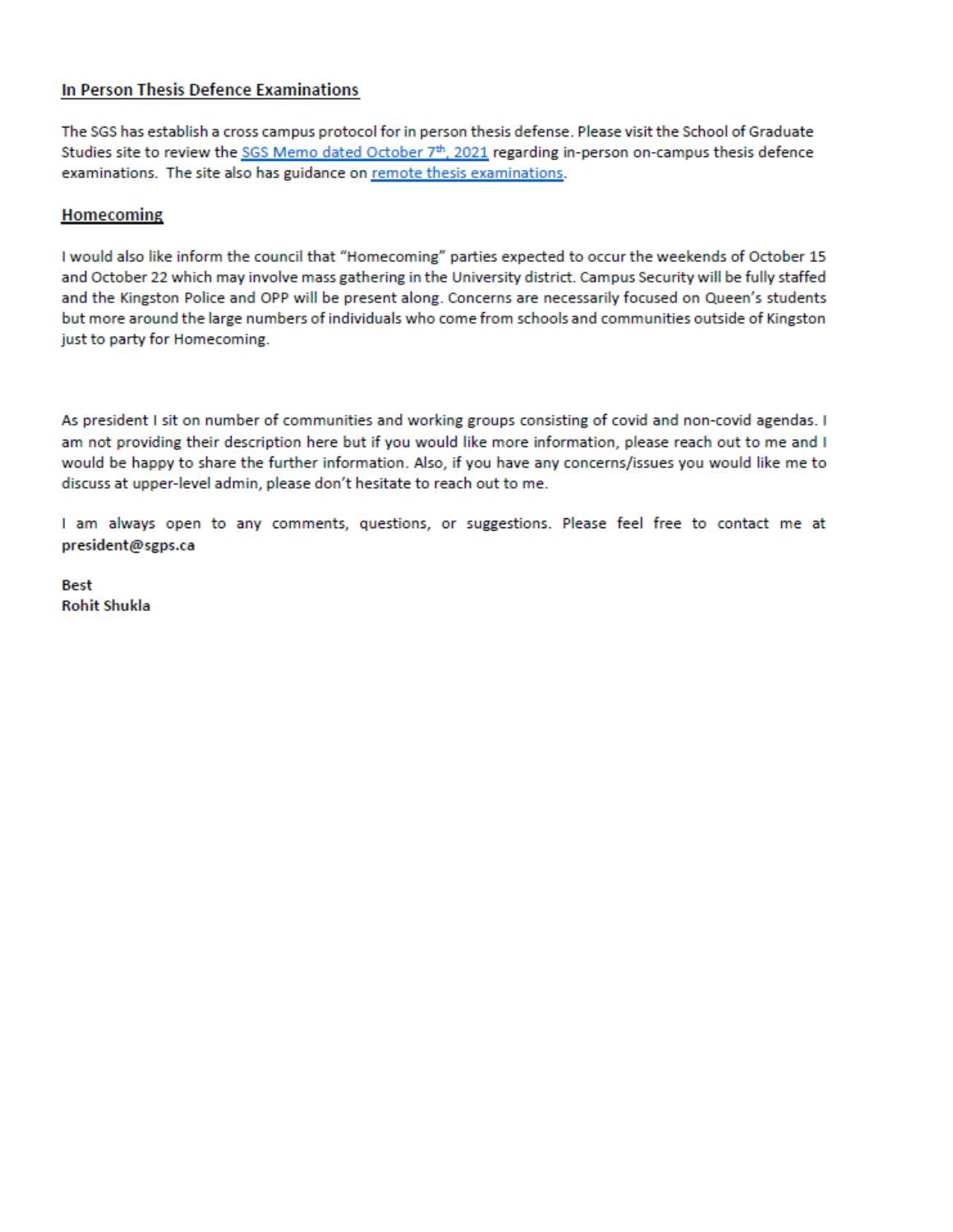

### Hello everyone,

I hope that everyone had a wonderful start to the fall term and that you all are settled in for this school year.

I wanted to first introduce and welcome the 2021-2022 Deputy Athletics and Wellness Commissioner, Keira Frosst. Keira has some amazing ideas, and I am very excited to work with her and see what we can accomplish together.

I want to thank everyone who came out to our Orientation events over the month of September. We hosted several successful events and look forward to continuing to connect with students over the course of the year. Below are some of the upcoming initiatives and events I have been working on.

### **Upcoming Events:**

## **Cooking with Grandma's:**

- I am excited to continue the partnership with the Queen's Women's Association here at Queen's through our Cooking with Grandma's event. The next event for this series will be held virtually on Wednesday October 20th from 5:00 PM to 7:00 PM. Registration for this event is now open and can be found using the link below.

[https://forms.office.com/Pages/ResponsePage.aspx?id=aPKMM2T7HUi15ZMx4X6StTgtrtjTaNxKgg6Wm6i4kLdUN1daWV](https://forms.office.com/Pages/ResponsePage.aspx?id=aPKMM2T7HUi15ZMx4X6StTgtrtjTaNxKgg6Wm6i4kLdUN1daWVZQSTRXWkIyMkVOTVVINVVKM09PQy4u) [ZQSTRXWkIyMkVOTVVINVVKM09PQy4u](https://forms.office.com/Pages/ResponsePage.aspx?id=aPKMM2T7HUi15ZMx4X6StTgtrtjTaNxKgg6Wm6i4kLdUN1daWVZQSTRXWkIyMkVOTVVINVVKM09PQy4u)

## **Food Collective Group:**

- I have been sitting on the Food Collective Group as a representative for the SGPS.
- The Queen's University Food Collective is a new initiative which began in 2020 to support the implementation of recommendations from the Queen's University Food Insecurity Report, published in 2019.
- Some of the recommendations from this report include:
	- o Supporting a student food insecurity committee
	- o Creating centralized databank of available resources and programs leading to an enhanced communication strategy
	- $\circ$  Supporting programs that provide students with opportunity to prepare healthy, affordable meals
	- o Advocating for student food insecurity in all policies and programs
- The FCG sends out a monthly newsletter to promote events and resources around campus to support students and provide information. Please email me (**[athletics@sgps.ca](mailto:athletics@sgps.ca)**) if you wish to be added to this newsletter

## **Non-Traditional Sports Session:**

I am looking to host a non-traditional sports session for the month of November. Please reach out to me if you have any suggestions or recommendations of events that you would be interested in.

I am excited for all the upcoming events and as always, please feel free to contact me (**[athletics@sgps.ca](mailto:athletics@sgps.ca)**) with any suggestions, questions, or comments about these or other events.

Sincerely,

Kassandra Coyle Athletics and Wellness Commissioner, SGPS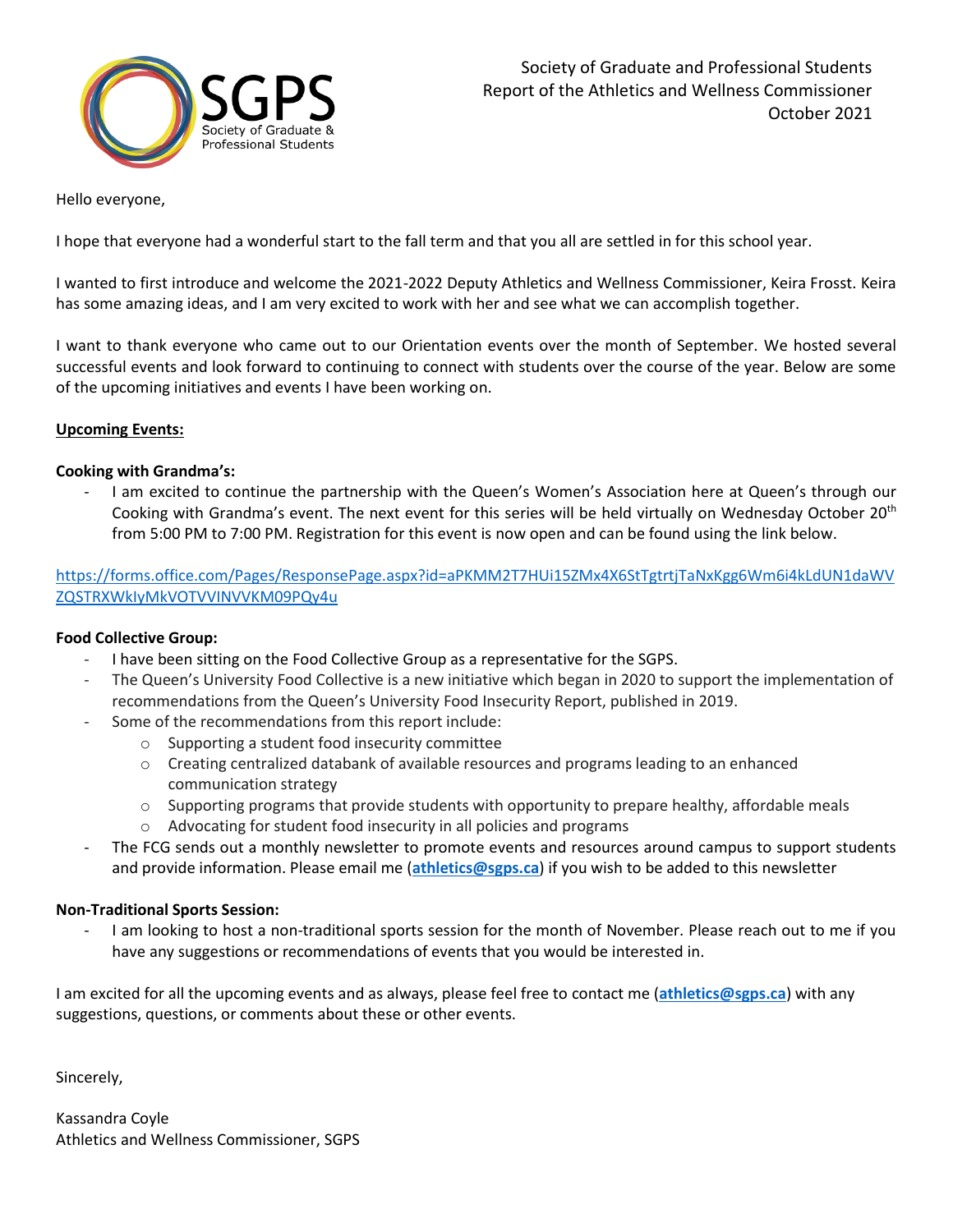

Good Evening Council Members,

I hope you are all enjoying the cool fall air and vibrant colours! If you have any questions on any of the materials presented here, please do not hesitate to contact me at [equity@sgps.ca.](mailto:equity@sgps.ca)

## **New Deputy Hire**

First, I would like to welcome Jane Mao (they/them) to the Commissioner Team as of this week! Once onboarding is complete Jane and I will work to update the Equity and Diversity Commission year plan.

## 1. Advocacy

Drafted a public statement in response to the sexual and gender-based violence reported at Western University during orientation week (found [here\)](https://sgps.ca/2021/09/17/in-response-to-sexual-and-gender-based-violence-at-western-university/) and worked on the initial stages of planning for the solidarity with Western University walkout against S&GBV (reporte[d here\)](https://globalnews.ca/news/8224722/queens-students-walk-out-protest-sexual-violence/).

- 2. Committee Work
- **BEAG** (Built Environment Advisory Group) working on the AOAD compliance report and annual accessibility update. Received two grants, 1- to build an accessible ramp on King street W, and 2 – increase campus safety (better lighting, convex corner mirrors, distress buttons in individual bathrooms). Both projects should be done by spring 2022. The Accessibility Café will be some time in early November, we will recruit new membership then.
- **UCARE and sub-councils** No meetings to report
- **PSAC901 Anti-Oppression Working Group** Disorientation was a success (reported [here\)](https://www.queensjournal.ca/story/2021-09-27/news/psac-901-and-sgps-host-disorientation/?fbclid=IwAR1H47TjnR-ObEi74SIpUOR2Jz0wdT0tmYCsIZkE7GYqsrjSPGOax5vjLzk). We are still looking to fill gaps, some marginalized groups are not currently represented, if interested, please contact me at [equity@sgps.ca.](mailto:equity@sgps.ca) We intend to release workshops and materials over the course of the academic year aimed at supporting various marginalized groups.
- **BIPOC Supports Working Group** with HREO and AMS Finalized the design for some materials which will be distributed on campus. This includes pocket sized cards with resources for BIPOCs and allies as well as a poster and pamphlet.
- **Student Mental Health Network** Discussed and brainstormed ideas and goals to improve student mental health over this academic year. Also discussed: Mental Health Week which will occur Jan24th-28<sup>th</sup> 2022 (inspired by Bell Let's Talk), three surveys which will go out to students (dispersed so that no student will receive more than one survey), and Student Wellness Services has created the Student Advisory Committee.

# 3. Projects: Soft Infrastructure Network

Steadily compiling a list of graduate and professional student EDII representatives from across campus. The first meeting will be some time mid-month.

4. Projects: Resource Vlog Currently no updates on this project.

Monica Garvie HBSc, MSc [equity@sgps.ca](mailto:equity@sgps.ca) *Equity and Diversity Commissioner Society of Graduate and Professional Students*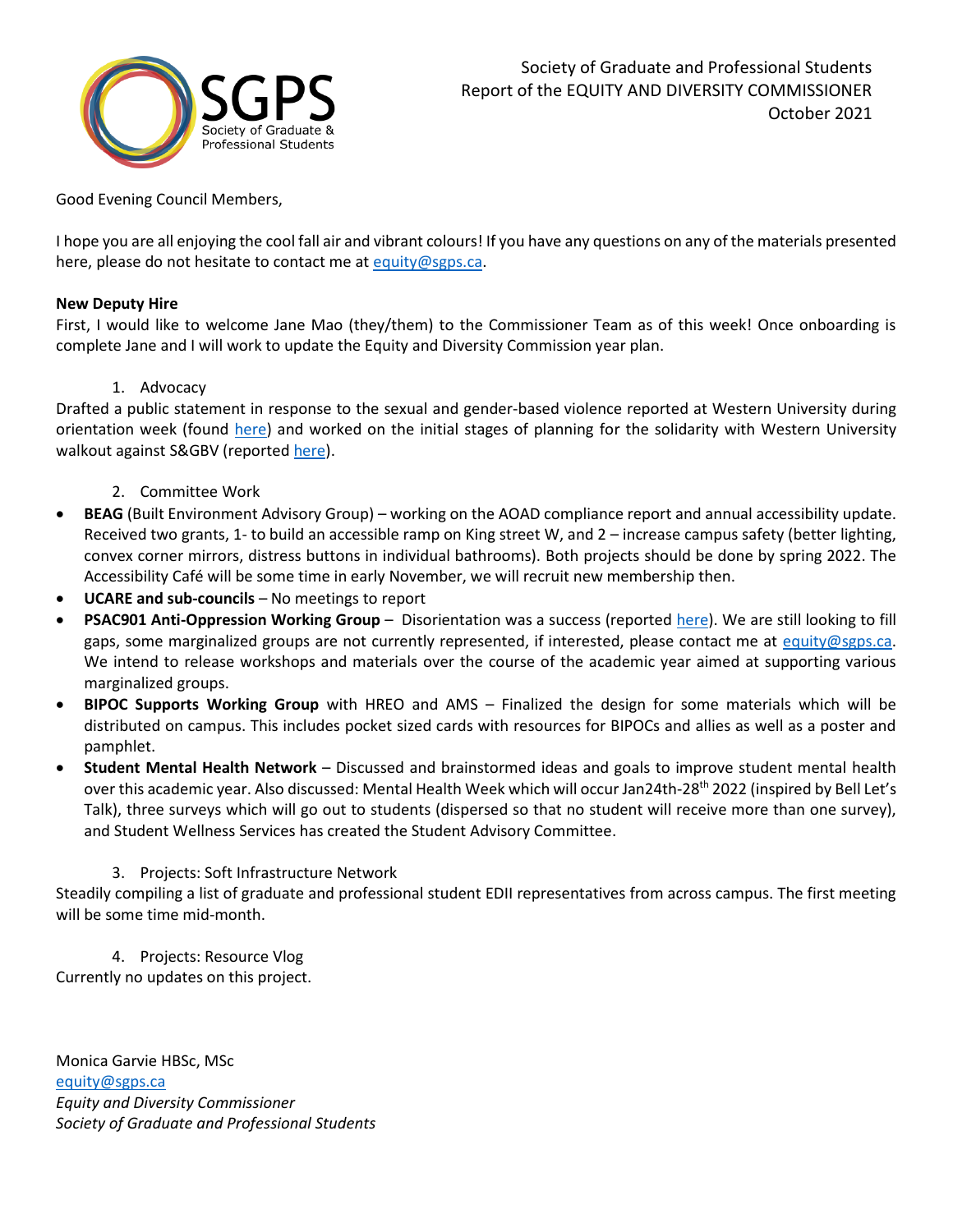

Dear Council,

This month I am pleased to welcome our Deputy Indigenous Student Liaison, Duncan Stewart, to the team! I look forward to working together this year for the benefit of Indigenous students within the Queen's and Kingston community. I am also pleased to report that the orientation week events including the Pow Wow Dance Fitness Classes and Beading Skill Share Event were both successful. The fitness class hosted around 5 participants each day where we learned about and practiced jingle dress and fancy shawl dancing styles all while getting our heart rates up! The Beading Skill Share Event created space for 23 registered students to create a keychain using deer hide and to engage in meditation. A much-needed time for relaxation and the arts. Please see below for further updates regarding the committee work and events I have been involved in over the past month.

## **Committee Work**

# **PSAC901 Anti-Racist/Anti-Oppression Working Group**

This month the PSAC901 Anti-Racist/Anti-Oppression hosted our first Disorientation event on September 24th. An article was written by the Queen's Journal about this event and can be found [here](https://www.queensjournal.ca/story/2021-09-27/news/psac-901-and-sgps-host-disorientation/?fbclid=IwAR0RqB55CtkiX70y0wFuT7se4n1Pmm3ZCJxp0NrJ7btYlw4flGwMtylgMNc) if you are interested in reading more!

# **Student Experiences Survey – Student Advisory Group**

The Student Advisory Group met last month to further discuss ways to bring Student Experience Survey results to students for further insights. I have committed to lead a circle with Indigenous students in partnership with Four Directions in the coming months.

## **UCARE Academic and Curricular Diversity Sub-Council**

This month the Academic and Curricular Diversity Sub-Council met to discuss the implementation of Curriculum Diversity Plans across all faculties/schools within the University. I brought forward questions asking who would be reviewing the plans and providing feedback, how would they be evaluated and encouraged that the plans be explicit in not only listing aspirations but strategically outlining who would be doing the proposed work (i.e. staff, faculty & students).

# **BIPOC Supports Working Group**

This month the BIPOC Supports working group touched base to finalize the infographics that will be distributed by the Human Rights and Equity Office across the University. These infographics will serve as excellent resources for students who are experiencing or have experienced discrimination at Queen's AND for students who are witnessing discrimination at Queen's.

## **Student Events**

# **Indigenous Reads Talking Circle**

The Indigenous Reads Talking Circle has returned for bi-weekly virtual circles where participants will read and engage in guided discussions about *Braiding Sweetgrass* by Robin Wall Kimmerer. So far, we have 11 students registered for this circle series and we look forward to our first meeting October  $8<sup>th</sup>$  2:30pm – 4:00pm.

## **Indigenous Writing Group**

In partnership with the SAGE/Indigenous Student Advisor at Four Directions, the Indigenous Writing Group has returned for bi-weekly virtual meetings where students can gather to work on their writing. So far, we have 3 students registered for this group and we look forward to our second official meeting taking place October  $8^{th}$  9:00am – 12:00pm.

If you have any questions or are looking for more information on any of the committee work or upcoming events, please feel free to contact me via email at [indigenous@sgps.ca.](mailto:indigenous@sgps.ca)

Nyawen'kó:wa (Big thanks)!

Brittany McBeath SGPS Indigenous Student Liaison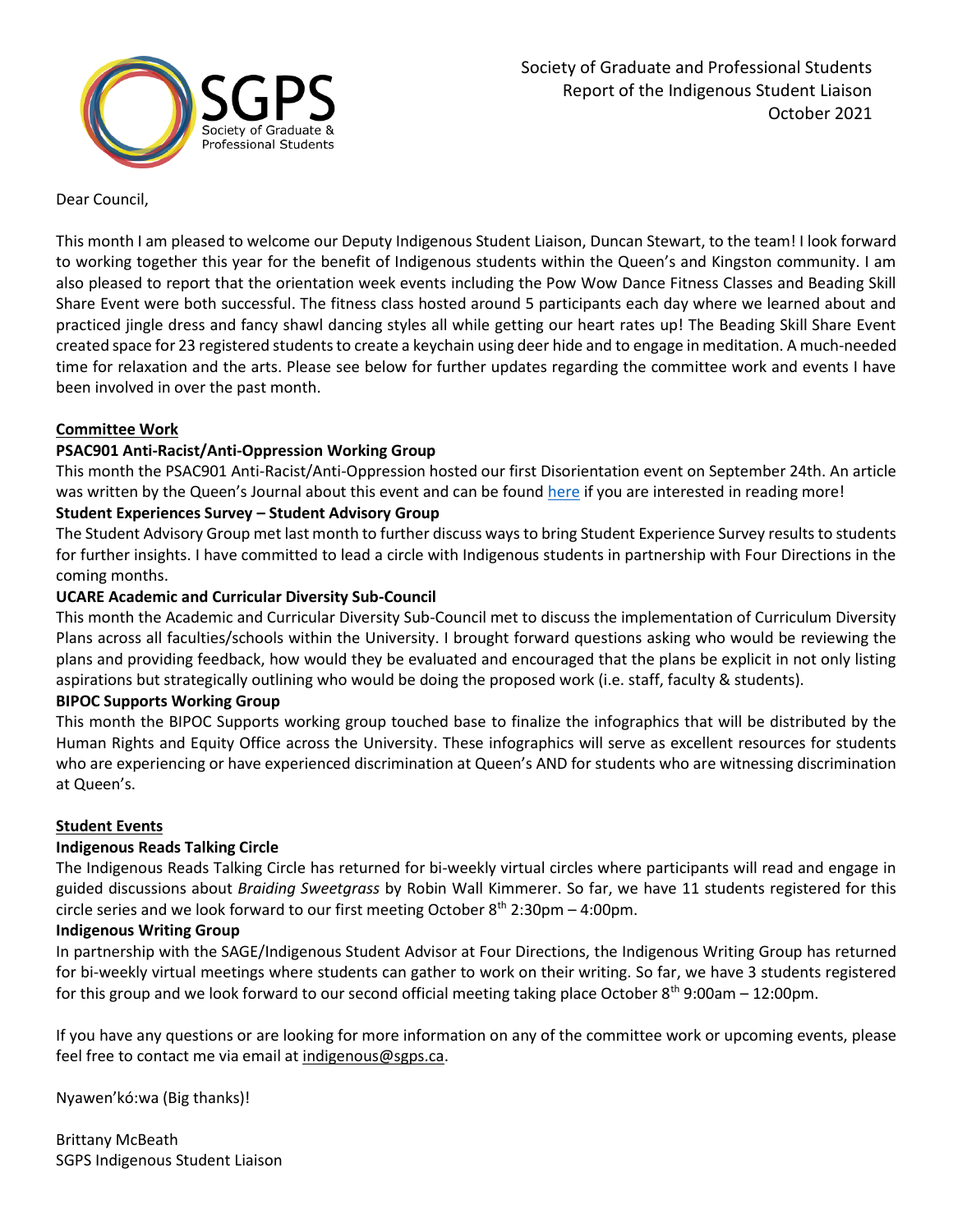

Hello everyone,

I hope everyone is doing good and enjoying the start of fall.

First, I want to introduce and welcome the 2021-2022 Social Commissioner Deputy, Derek Zhang. I am very excited to get to work with Derek this year and see some of his great ideas come to fruition.

During September I was busy planning and hosting Orientation together with VP Community, Anthony and Kassandra, the Athletics and Wellness Commissioner. Most events went off without any complications and we had a lot of positive feedback about the events. Due to complications with the location, we ended up having to cancel the in-person movie night and host a virtual games night that evening instead. I want to thank everyone who came and participated in the events or helped out.

Besides the orientation events, I have worked on finalizing my year plan. I hope to incorporate some of Derek's ideas into this year plan and then finalize it. As I mentioned in my September report, I have three main goals which I hope to achieve as a social commissioner: (i) create a space for SGPS members to be creative and learn from each other, (ii) promote environmental sustainability among SGPS members, and (iii) Create an inclusive event community that encourages new people to attend our events.

Two events which I am working on right now which I hope to host in late October/early November are:

- **Dungeons and Dragon night**: Capitalizing on the enthusiasm for our games night during orientation, I am working to host a dungeons and dragon night. This will be the first event in my Events for Everyone series. The hope is that this event will target a new demographic that might not normally attend our events.
- **Eco-workshop #1:** I am also working to host the first workshop in the Eco series. This will most likely be a workshop focused on mending of clothes. More information will be communicated about this event as the details are confirmed.

I am also still looking for people who either have skills in crafts which they would like to share during the Show and Tell series or who have a unique hobby they would like to share in Events for Everyone. If you think you could provide help on either of these, please reach out to me.

I am excited to start implementing my year plan and for this year to come. If you have any comments, questions, or suggestions about these or any other future events, please feel free to contact me (social@sgps.ca).

Sincerely, Emilia Ganslandt Social Commisioner, SGPS